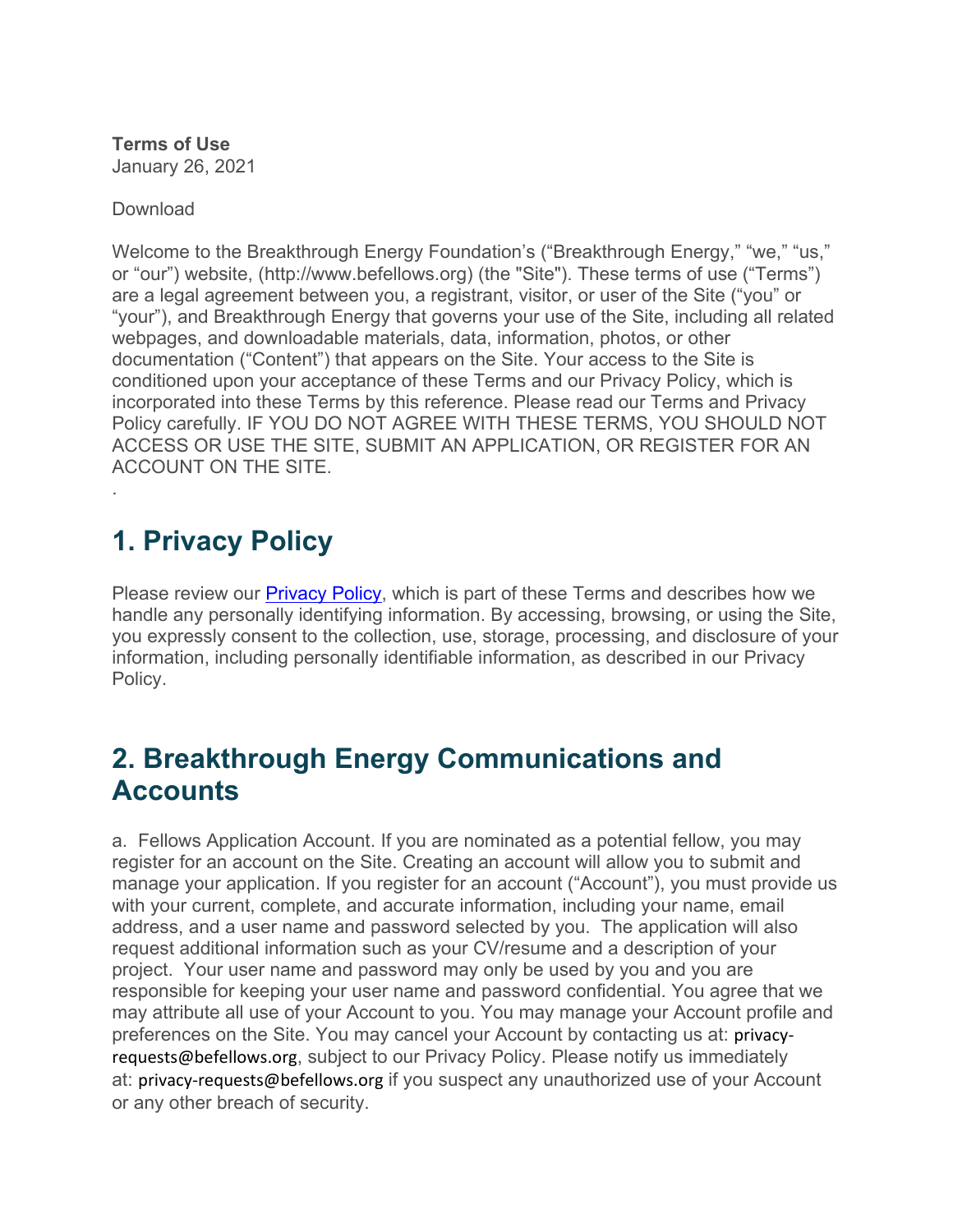b. Communications. The Site may allow you the option to provide your contact information, including name, email address, and zip code, to us in order to receive certain communications from us, including, but not limited to, occasional updates and marketing materials. Any email communication you receive from us will include an unsubscribe link that will allow you to manage your email preferences. If we receive your contact information from a nominator who believes you would be interested in our communications, we will ask the nominator to confirm they have your permission to provide us your contact info. If you do not confirm your interest with us directly within a certain number of attempts, we will remove your contact information from our distribution list. In all cases, you may also cancel your registration by contacting us at: privacy-requests@befellows.org subject to our Privacy Policy. If you have an Account, you may also manage your contact information and email preferences in your Account settings.

### **3. Site Content License**

Subject to these Terms, Breakthrough Energy grants you a limited, revocable license to copy and distribute the Content that appears on the Site only for non-commercial purposes, specifically, research, teaching and learning and other similar purposes regarding educational, health care, environmental, economic, technology, social and political issues. You may not use the Site Content for any commercial purpose or in any manner that disparages or discredits any person. In no circumstance does Breakthrough Energy's license to you extend to the Site code, user interface design, or infrastructure. All distributed copies must display the following copyright notice: Copyright 2018-[current year] Breakthrough Energy, LLC. Permission to copy or distribute any materials that appear on the Site that are owned or copyrighted by others must be obtained from the third party that owns such Content.

# **4. Links, Frames, Metatags, Bots and Scraping**

You may link to the home page of the Site as long as you do not do so in a false or misleading manner. You may not frame the Content of the Site or the Site itself. You may not use metatags or any other "hidden text" that incorporates our Site's Contents without our express written consent. You may not use automated means, such as bots, to access and collect Content from the Site.

### **5. Links to Other Websites**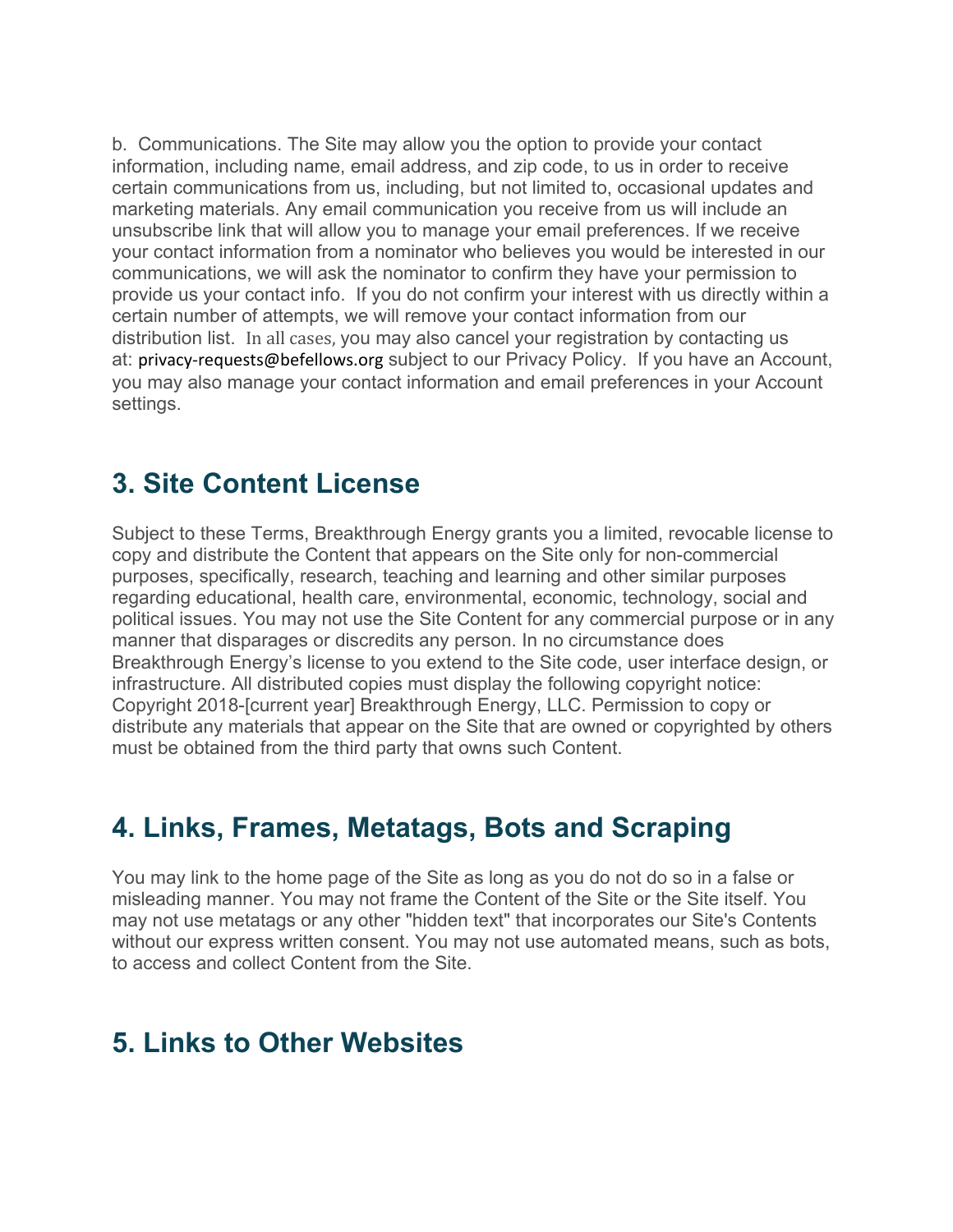The Site contains links to other websites that we think may be of interest to you. We do not endorse or sponsor any third party websites or the information, products, or services contained on any third party websites and we have no control over third party websites or their content. Remember that when you link to or share content on another website, that other website is governed by its own user agreement and privacy statement, which you should read. Access to and use of any third party website is solely at your own risk.

# **6. Site Availability and Support**

You may access the Site if and when it is available. We do not guarantee availability of the Site or Content on the Site. The Site may occasionally be down for service, upgrades, or for other reasons. To the maximum extent authorized under applicable law, we reserve the right to change, remove, delete, restrict, block access to, or stop providing any or all of the Site at any time and without notice. We have no obligation to provide support in relation to the Site or Content.

### **7. Disclaimer of Warranties**

TO THE MAXIMUM EXTENT PERMITTED BY APPLICABLE LAW, THE SITE, INCLUDING ALL TEXT, GRAPHICS, LOGOS, AUDIO AND VIDEO CLIPS, PHOTOGRAPHS, AND OTHER CONTENT IS PROVIDED "AS IS," "WITH ALL FAULTS," AND "AS AVAILABLE" AND THE ENTIRE RISK OF USE AND PERFORMANCE REMAINS WITH YOU. WE DO NOT MAKE ANY REPRESENTATIONS, WARRANTIES, OR CONDITIONS, EXPRESS, IMPLIED, OR STATUTORY AND HEREBY DISCLAIM ANY AND ALL WARRANTIES WITH RESPECT TO THE SITE. IN PARTICULAR, WE MAKE NO WARRANTY THAT THE SITE OR CONTENT: (A) WILL MEET YOUR REQUIREMENTS; (B) WILL BE AVAILABLE OR PROVIDED ON AN UNINTERRUPTED, TIMELY, SECURE, OR ERROR-FREE BASIS; (C) WILL BE ACCURATE, COMPLETE, OR RELIABLE, OR (D) WILL BE FREE FROM VIRUSES, WORMS, OR OTHER HARMFUL OR MALICIOUS COMPONENTS. NOR DO WE WARRANT THAT ANY DEFECTS OR ERRORS ON THE SITE OR CONTENT WILL BE CORRECTED. WE DO NOT ASSUME ANY LIABILITY RELATING TO DELAYS OR INTERRUPTIONS ATTRIBUTABLE TO THIRD PARTY FAILURES BEYOND OUR CONTROL. THE SITE AND ALL CONTENT YOU DOWNLOAD OR OBTAIN FROM THE SITE IS ACCESSED AT YOUR OWN RISK, AND YOU WILL BE SOLELY RESPONSIBLE FOR ANY RESULTING DAMAGE OR LOSS.

### **8. Disclaimer of Certain Damages**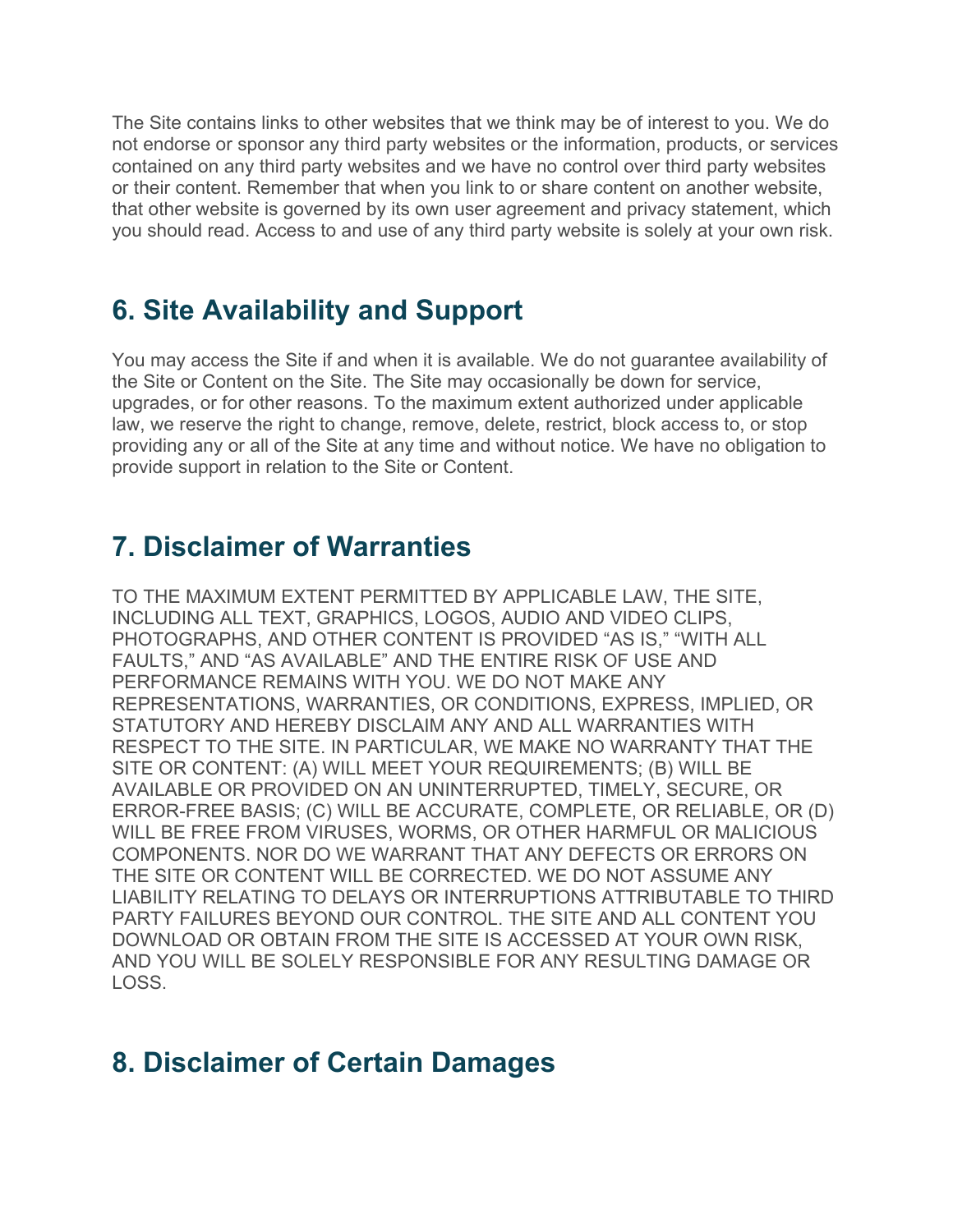TO THE MAXIMUM EXTENT PERMITTED BY APPLICABLE LAW, IN NO EVENT WILL WE BE LIABLE FOR ANY CONSEQUENTIAL, SPECIAL, INCIDENTAL, INDIRECT, OR PUNITIVE DAMAGES OF ANY KIND, WHETHER FORESEEABLE OR NOT, ARISING OUT OF OR IN ANY WAY CONNECTED WITH THE SITE OR THESE TERMS, EVEN IF BREAKTHROUGH ENERGY HAS BEEN ADVISED OF THE POSSIBILITY OF SUCH DAMAGES.

## **9. Limitation of Liability and Exclusive Remedies**

TO THE MAXIMUM EXTENT PERMITTED BY APPLICABLE LAW AND TO THE EXTENT THEY ARE NOT EXCLUDED OR DISCLAIMED UNDER OTHER SECTIONS, OUR MAXIMUM, AGGREGATE LIABILITY TO YOU, AND YOUR EXCLUSIVE REMEDY UNDER THESE TERMS FOR ANY AND ALL DAMAGES, INJURIES, AND LOSSES ARISING FROM ANY AND ALL CLAIMS AND CAUSES OF ACTION ARISING OUT OF, BASED ON, RESULTING FROM, OR IN ANY WAY RELATED TO THESE TERMS OR THE SITE SHALL BE LIMITED TO FIVE DOLLARS (\$5.00). THE EXISTENCE OF MULTIPLE CLAIMS OR SUITS UNDER OR RELATED TO THESE TERMS OR THE SITE WILL NOT ENLARGE OR EXTEND THE LIMITATION OF MONEY DAMAGES.

#### **10. Independent Remedies**

The exclusion of damages under Section 8 is independent of your exclusive remedy in Section 9 and it survives even if the exclusive remedy fails of its essential purpose or otherwise is deemed unenforceable. Each of the limitations of liability in these Terms apply without regard to whether loss, liability, or damage arise from (a) breach of contract, (b) breach of warranty, (c) fault or tort, including negligence and misrepresentation, (d) strict liability, or (e) any other cause of action, to the extent the exclusions and limitations are not prohibited by applicable law.

# **11. Notice on Potential Limits of Sections 7, 8, and 9**

Some jurisdictions do not allow the exclusion or limitation of damages (including incidental or consequential), loss, or liability from intentional acts (including fraud, fraudulent misrepresentation, and failure to disclose defects), product liability, or for death or personal injury. Nothing in these Terms will be interpreted as excluding liability which cannot under applicable law be excluded in those jurisdictions. If you reside, or are otherwise subject to the laws in one of those jurisdictions, any statutory entitlement available to you will be deemed limited to the extent (if at all) permissible under that law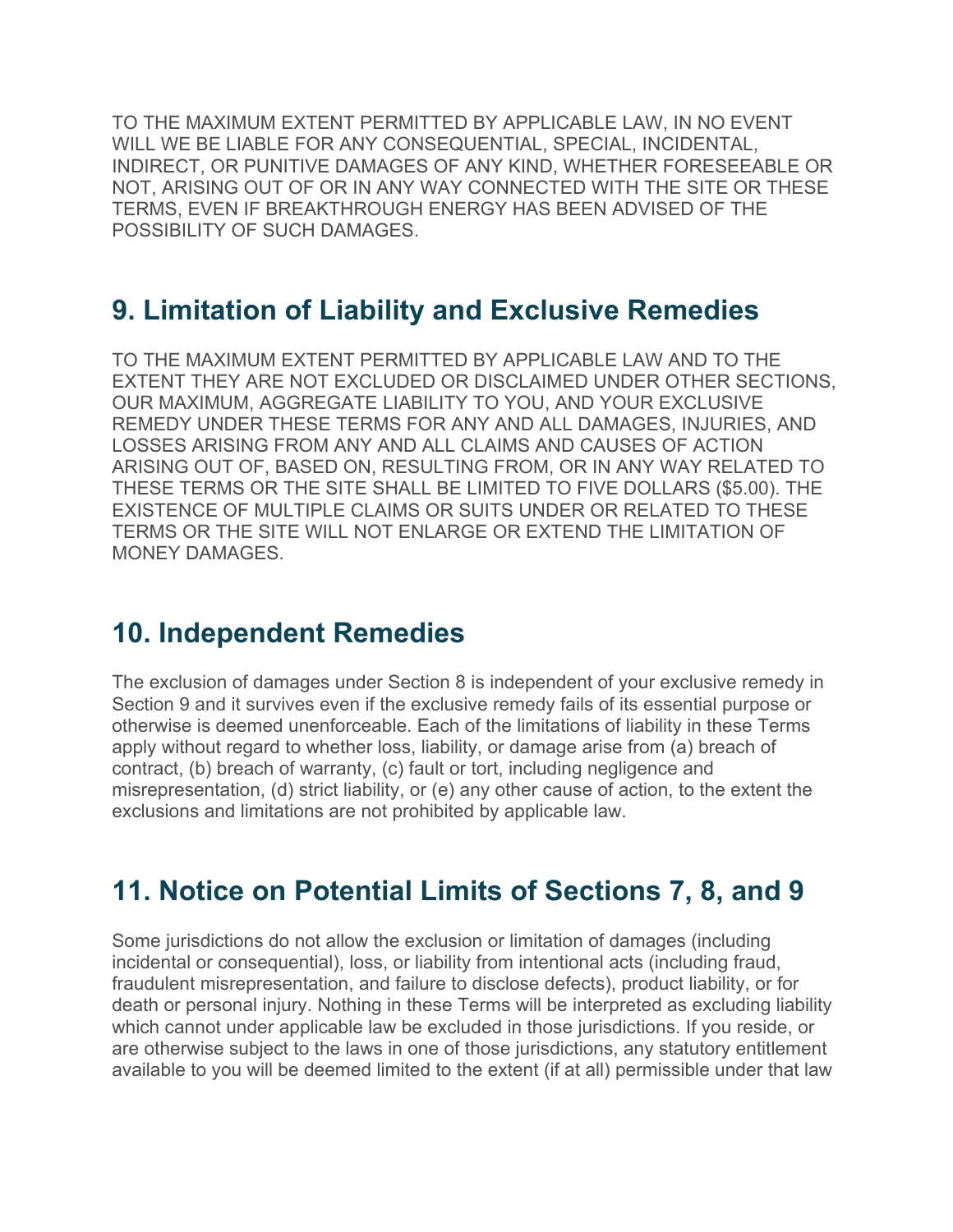and, if limitation is not permitted, the limitations and exclusions in this section may not apply to you.

# **12. Warranties; Indemnification**

You represent and warrant: that all information you provide is accurate; you will comply with all applicable laws; you will not do anything that causes us to violate our privacy policy; you will not submit any materials that are trade secrets, confidential information of a third party, or the intellectual property of a third party; and you are not a resident of a country on the U.S. OFAC sanctioned countries list and are not a sanctioned individual according to the U.S. government (including that you are not on the Specially Designated Nationals And Blocked Persons List). If you submit information you consider to be your confidential information, you must clearly identify it as such. You hereby agree to defend, indemnify, and hold Breakthrough Energy and its affiliates, and their respective directors, officers, members, managers, employees, agents, partners, suppliers, and licensors ("Indemnified Persons") harmless and will keep them indemnified from any third party claims or demands, including reasonable attorneys' fees, relating to, arising from, or allegedly arising from (a) your use of the Site and activities occurring on or through your Account; (b) any violation by you of these Terms; or (c) your violation of any other party's rights or applicable law.

# **13. Notices**

We may give you all required notices (including legal process) by any lawful method, including by posting notices on the Site or by sending notice to any email address you provide to us. You agree to send notices to us by emailing them to the following address: privacy-requests@befellows.org.

# **14. Changes to these Terms**

We reserve the right to change these Terms at any time upon notice to you. We will give notice by posting updated Terms on the Site, sending you an email, or by any other reasonable means.

You should periodically review these Terms for changes and you can review the most current Terms at any time at: [Terms of Use.](https://portal.befellows.org/terms/)The updated Terms will govern your use of the Site as of their effective date, which will be noted when the new terms are posted and announced. If you do not agree to the updated Terms, you should stop using the Site. Your use of the Site after the effective date of the updated version of these Terms will constitute your acceptance of the updated Terms.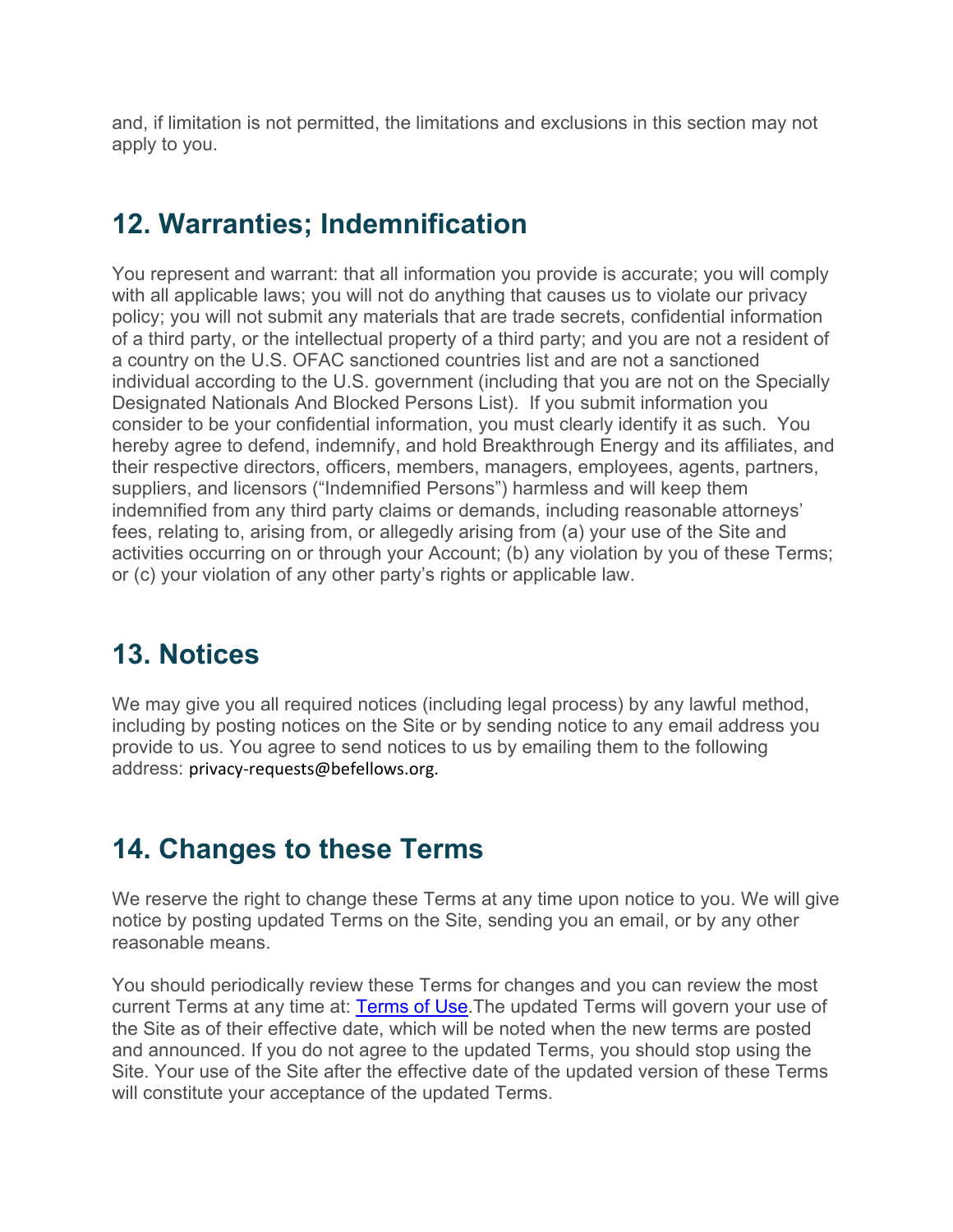# **15. Termination**

We reserve the right to terminate the Site and these Terms at any time without advance notice, including as to you if you violate these Terms or our Privacy Policy. Sections 1, 5, 7-18 (including without limitation the limitation of liability, indemnification, and governing law sections) of these Terms survive any such termination.

### **16. Governing Law and Exclusive Jurisdiction and Venue**

These Terms and your use of the Site are governed by the laws of the state of Washington without regard to its conflicts of law principles. You expressly agree that jurisdiction and venue for any dispute relating to or arising from these Terms, Content, or the Site will reside exclusively in the state and federal courts of King County, Washington except that we may pursue injunctive relief in any court having jurisdiction.

# **17. International Use**

Breakthrough Energy's servers and operations are located primarily in the United States and our policies and procedures are based primarily on United States law. Because of this, the following provisions apply specifically to users located outside of the United States: (i) you consent to the transfer, storage, and processing of your information (including submissions and personal data) to and in the United States and/or other countries; (ii) if you are from a country embargoed by the United States, or are on the United States Treasury Department's list of "Specially Designated Nationals," you are not authorized to access or use the Site; and (iii) you shall comply with all local laws, rules, and regulations including all laws, rules, and regulations in effect in the country in which you reside and the country from which you access the Site. The Site and its Contents are not intended for distribution to or use by any person or entity in any jurisdiction or country where such distribution or use would be contrary to law or regulation, or which that would subject Breakthrough Energy or its affiliates to any registration requirement within such jurisdiction or country.

### **18. General**

If any provision of these Terms is determined by a court of competent jurisdiction to be illegal, invalid, or unenforceable, the remaining provisions of these Terms will remain in full force and effect. Section titles are only for convenience and have no legal or contractual significance. We may assign these Terms, in whole or in part, at any time,